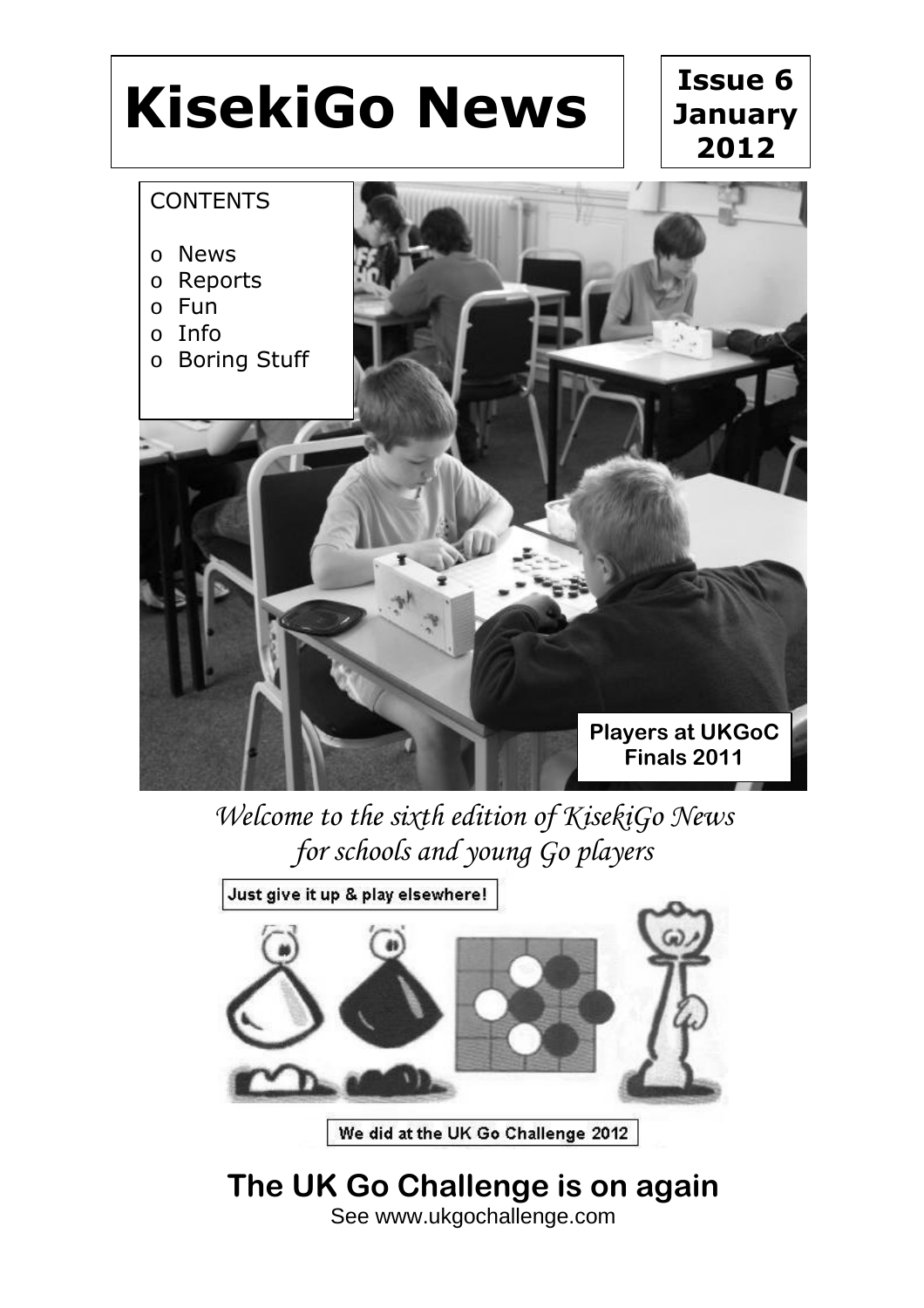# **Youth Grand Prix 2011**





## **Congrats to the winners:**

*1. Adán Mordcovich 756*

*2. Roella Smith 406*

*3. Owen Walker 316*

**So last year's winner, Roella, was the runner up. Ad***á***n played lots of tournaments during the year and soon had an uncatchable lead. Owen from Cambridge took third.**

> **Don't forget you get points for playing, and for wins, at any UK tournament during the year.**



## **Hikaru Comes to an End**

**How many of you are fans of the Hikaru No Go series? The manga books about Go have finally come to the end of the run in English. The last book, number 23, was published last year and all 23 volumes look very smart on a bookshelf.** 

**Although we all hoped the series would go on longer, the sudden end of the story was caused by the publisher cancelling the Japanese version of the series, due to lack of sales.**

**However they are both fun and interesting, so if you have not read them start at book 1 (get it from Amazon, etc) and get reading!**

**For more info see www.britgo.org/youth/hikaru**

## **British Youth Go Championship 2012**

**This will be on 18th March at Bloxham School. Bloxham is a village just outside of Banbury in Oxfordshire. The BYGC was there last year, and it was a good venue. We expect the strongest youth players to be there to compete for the titles, but we also expect lots of youngsters who have just started learning the game.** 

> **Maybe you will be there too? See the entry form or check the BGA website for details.**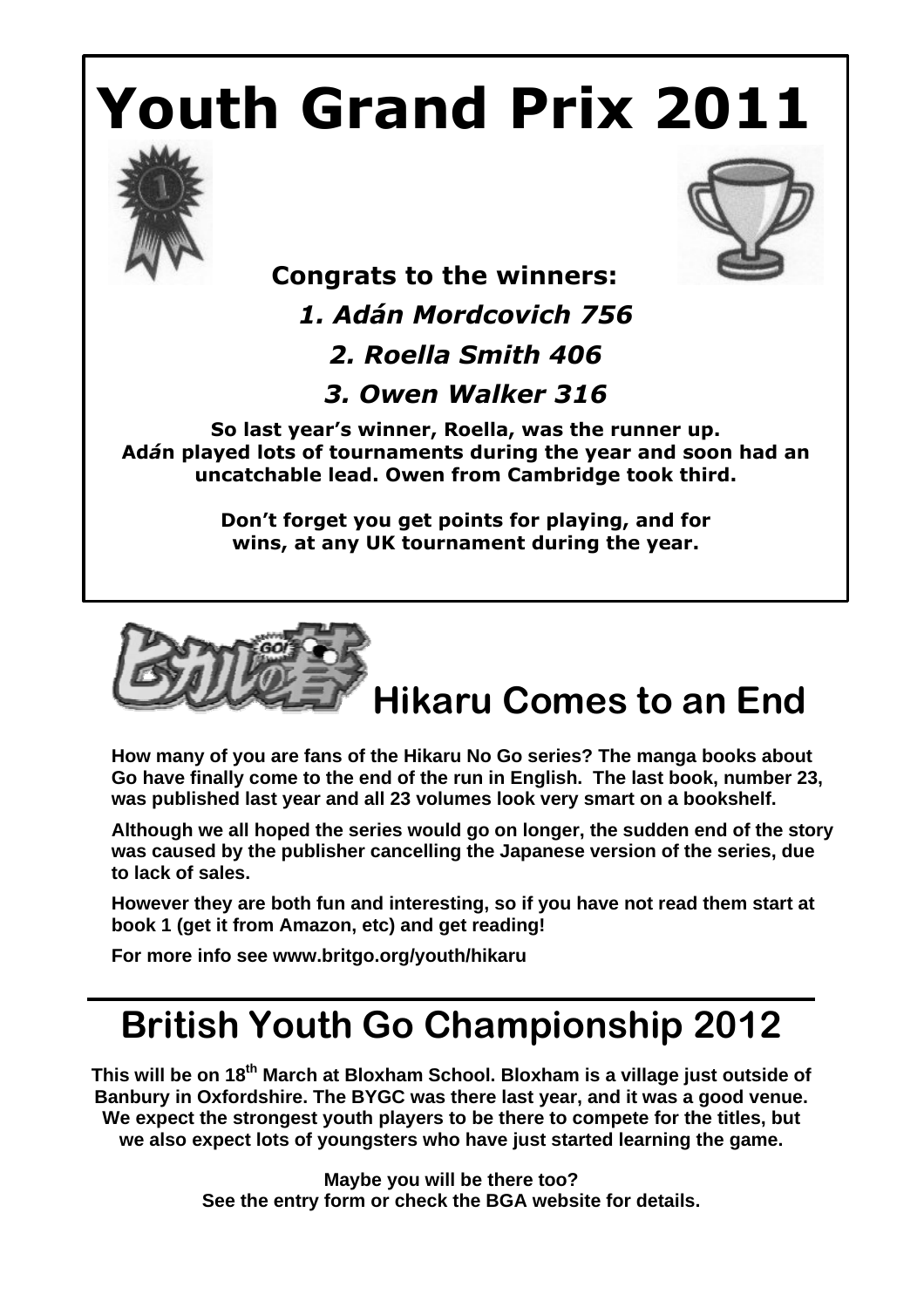## **Grants** for Go

**We are very lucky that the Castledine-Barnes Trust can provide money to help young players, especially for travel, and their clubs. They have also organised the cheap beginners' Go set for schools. Look them up on the BGA website if you want to apply for help.**

#### **Scenes from the UK Go Challenge Finals**



Aston school Go club with Mr Lynn



#### Final: Mazhar v Adán

### *Boring Stuff (For Teachers)*

Don't forget the BGA's britgo.org website has a lot of useful things, both in the Junior and Youth sections. There is information about online Go, problem sheets and other resources, advice, links and much more. We recommend you take out BGA school membership to make the most of the facilities available. Please contact any member of the BGA's Youth Committee if you have any queries or needs. Don't forget we can arrange a visit fairly easily to most places in the UK, as we have volunteers all over the country.

**UK Go Challenge 2011**

**Last year we had the seventh UK Go Challenge.**

**The finals were held at King Edward VI (Aston) School, Birmingham, on Sunday 26th June.**

**24 of the best players from school heats and other youngsters took part.** 

**First place went to Adán Mordcovich who was also best U18 boy. Mazhar Warraich was second and Hamzah Reta was third. Top girl was Roella Smith.**

**The Team trophy was decided by head to head match in R4 and was won by Aston.** 

**Milton was the best junior school.**

**Handicap games were played once a player was knocked out of the title race, so all had a chance of a prize.**

**Don't miss the fun this year!** 

**Why did the Go players play Go in a thunder storm?** *They were practising for a lightning tournament!*